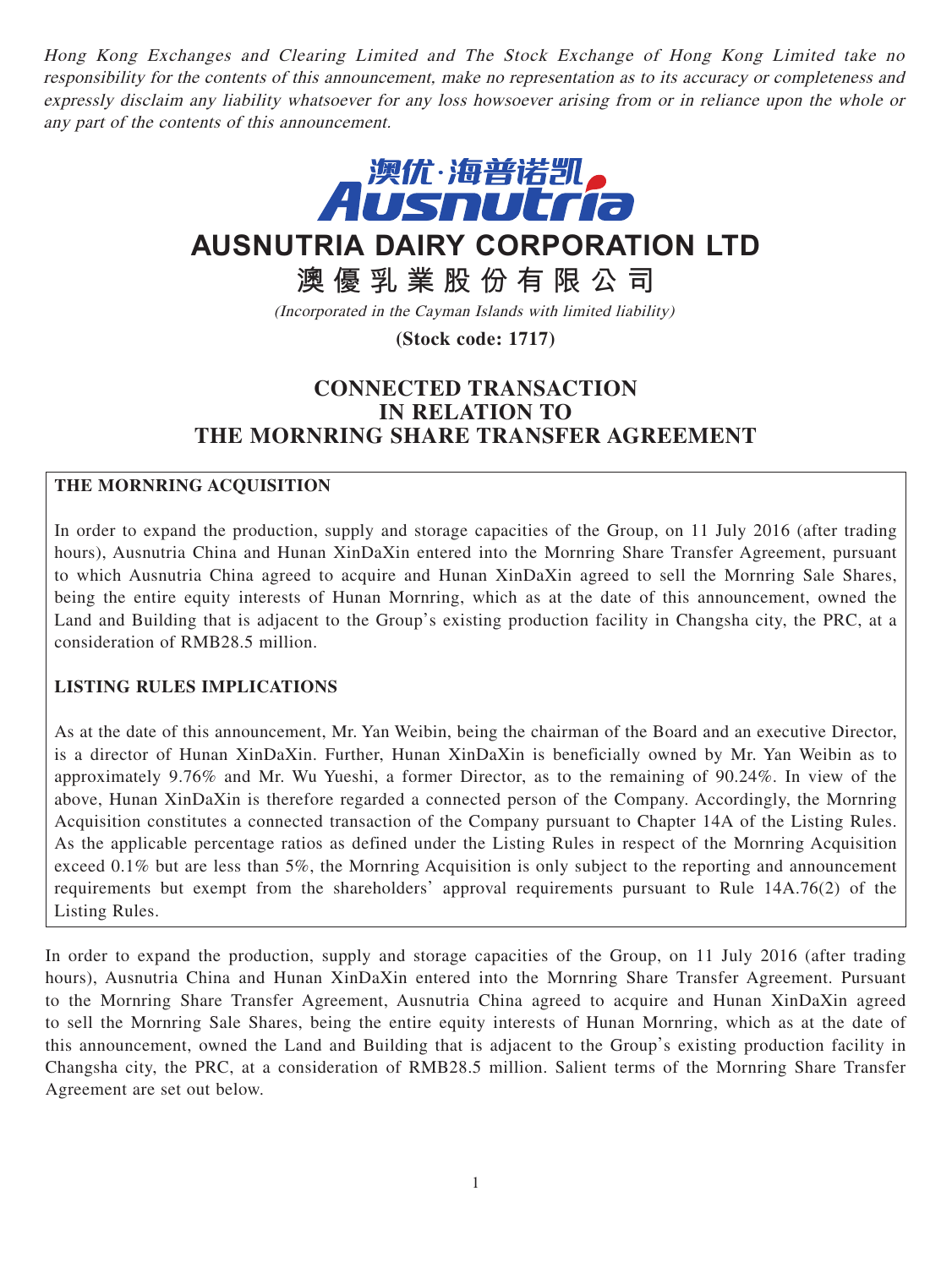## **THE MORNRING SHARE TRANSFER AGREEMENT**

## **Date**

11 July 2016

## **Parties**

- (1) Ausnutria China, being the purchaser; and
- (2) Hunan XinDaXin, being the vendor.

## **Shares to be transferred**

Mornring Sale Shares, being the entire equity interests of Hunan Mornring

## **Consideration**

The Consideration amounts to RMB28.5 million, which will be settled in cash in the following manner:

- (1) RMB14.25 million, being 50% of the Consideration, shall be payable within five (5) Business Days from the date of the Mornring Share Transfer Agreement; and
- (2) RMB14.25 million, being the remaining 50% of the Consideration, shall be payable within five (5) Business Days from the date when the Industrial and Commercial Registration (as defined below) is completed.

The Consideration was determined after arm's length negotiation between Ausnutria China and Hunan XinDaXin based on the appraised value of the Land and Building (which is as at the date of this announcement the key asset of Hunan Mornring) reported under a valuation report as produced by an independent qualified appraisal company in Hong Kong (the "**Valuation Report**").

## **Completion**

Completion of the Mornring Acquisition is conditional upon the completion of the industrial and commercial registration(工商登記)(the "**Industrial and Commercial Registration**").

## **INFORMATION ON HUNAN MORNRING**

Hunan Mornring is a company established in the PRC and incorporated on 18 April 2000. As at the date of this announcement, Hunan Mornring has a registered capital of RMB27.4 million and is principally engaged in the holding of the Land and Building.

Hunan XinDaXin's original acquisition cost of the Mornring Sale Shares was RMB209.75 million. Prior to the Mornring Acquisition and subsequent to the termination of the production of the cereal business of Hunan Mornring, Hunan XinDaXin implemented a capital reduction plan for Hunan Mornring to reduce its registered capital from RMB164.7 million to RMB27.4 million by offsetting the receivables due from Hunan XinDaXin and its affiliates.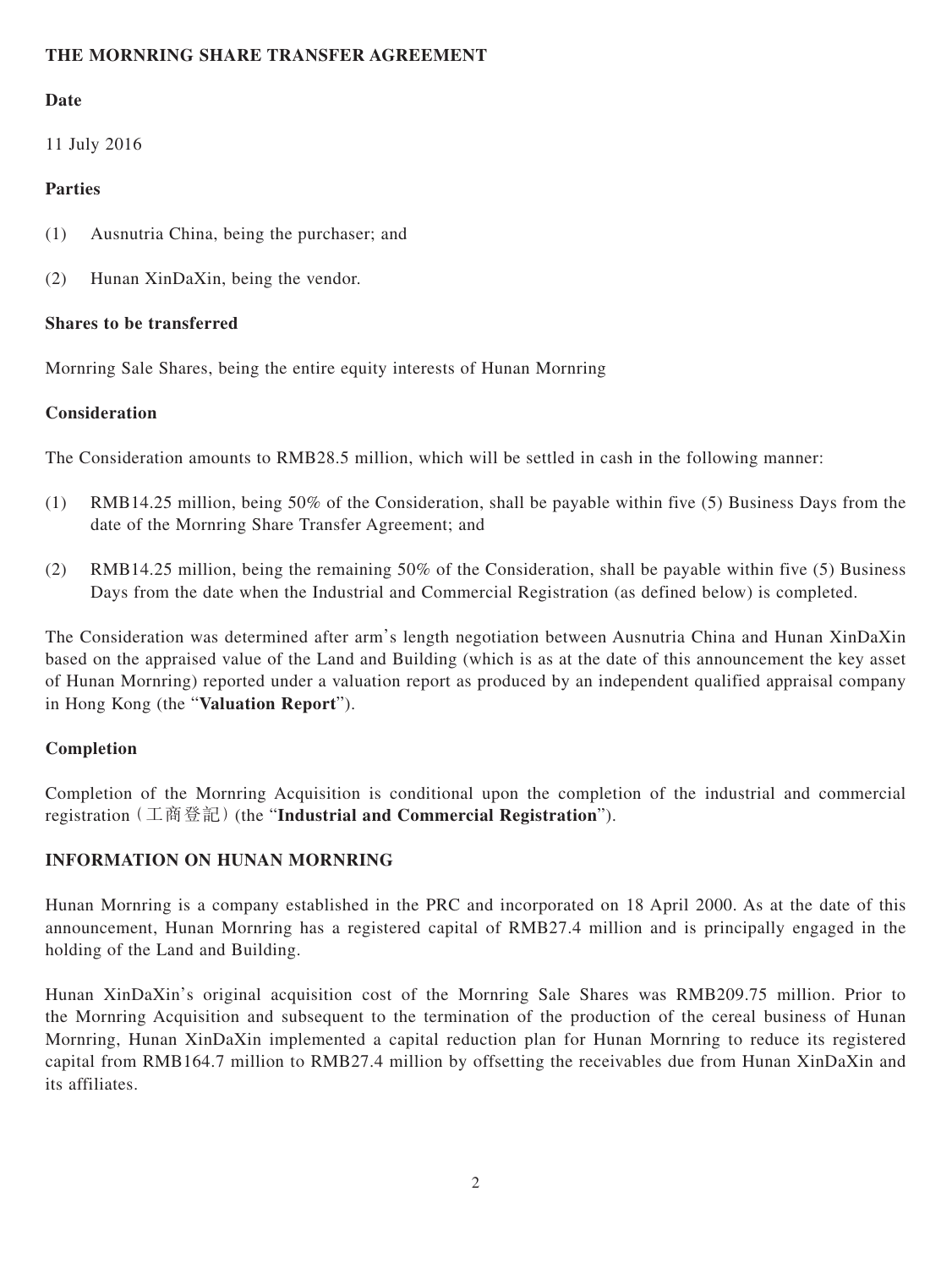#### **Financial information of Hunan Mornring**

The table below sets out the financial information of Hunan Mornring for the years ended 31 December 2014 and 31 December 2015:

|                                             | <b>Year ended 31 December</b> |           |
|---------------------------------------------|-------------------------------|-----------|
|                                             | 2014                          | 2015      |
|                                             | <b>RMB</b> 'M                 | RMB'M     |
|                                             | (Audited)                     | (Audited) |
| Net loss before tax and extraordinary items | 0.4                           | 19.0      |
| Net loss after tax and extraordinary items  | 0.4                           | 19.0      |

As at 31 December 2015, Hunan Mornring has a net asset value of RMB142.0 million and a total assets value of RMB142.1 million, which primarily represents the carrying value of the Land and Building and the receivables from Hunan XinDaXin and its affiliates. Subsequent to 31 December 2015, as part of the restructuring plan of Hunan XinDaXin. Hunan Mornring undergone a capital reduction plan to reduce its registered capital from RMB164.7 million to RMB27.4 million by offsetting the receivables due from Hunan XinDaXin and its affiliates. As a result of the above exercise, the net asset value and total assets value of Hunan Mornring was reduced to RMB4.5 million (which mainly represents the carrying value of the Land and Building) and RMB4.6 million, respectively, as at 30 June 2016. According to the Valuation Report, the appraised value of the net assets was RMB28.5 million.

## **INFORMATION ON THE GROUP**

The Company acts as an investment holding company of the Group. The Group is principally engaged in the production, marketing and distribution of paediatric nutrition products in the PRC and in the dairy industry with production facilities based in the Netherlands which conduct activities ranging from research and development, milk collection, processing, production, packaging, marketing and sales of dairy products to customers in the Netherlands and other overseas countries.

## **INFORMATION ON HUNAN XINDAXIN**

Hunan XinDaXin is a company established in the PRC. As at the date of the announcement, Hunan XinDaXin is an investment holding company.

#### **REASONS FOR AND BENEFITS OF THE MORNRING ACQUISITION**

As set out above, Hunan Mornring possesses the Land and Building that is adjacent to the Group's existing production facility in Changsha city, the PRC. Through the Mornring Acquisition, the Group can take possession of the Land and Building which will facilitate the future expansion of its existing production facility in the PRC in order to meet the fast growing demand in the Group's paediatric nutrition products.

After considering the above, the Board (including the independent non-executive Directors) considers that the terms of the Mornring Acquisition are fair and reasonable, on normal commercial terms, in the ordinary and usual course of business of the Group and in the interests of the Company and its Shareholders as a whole.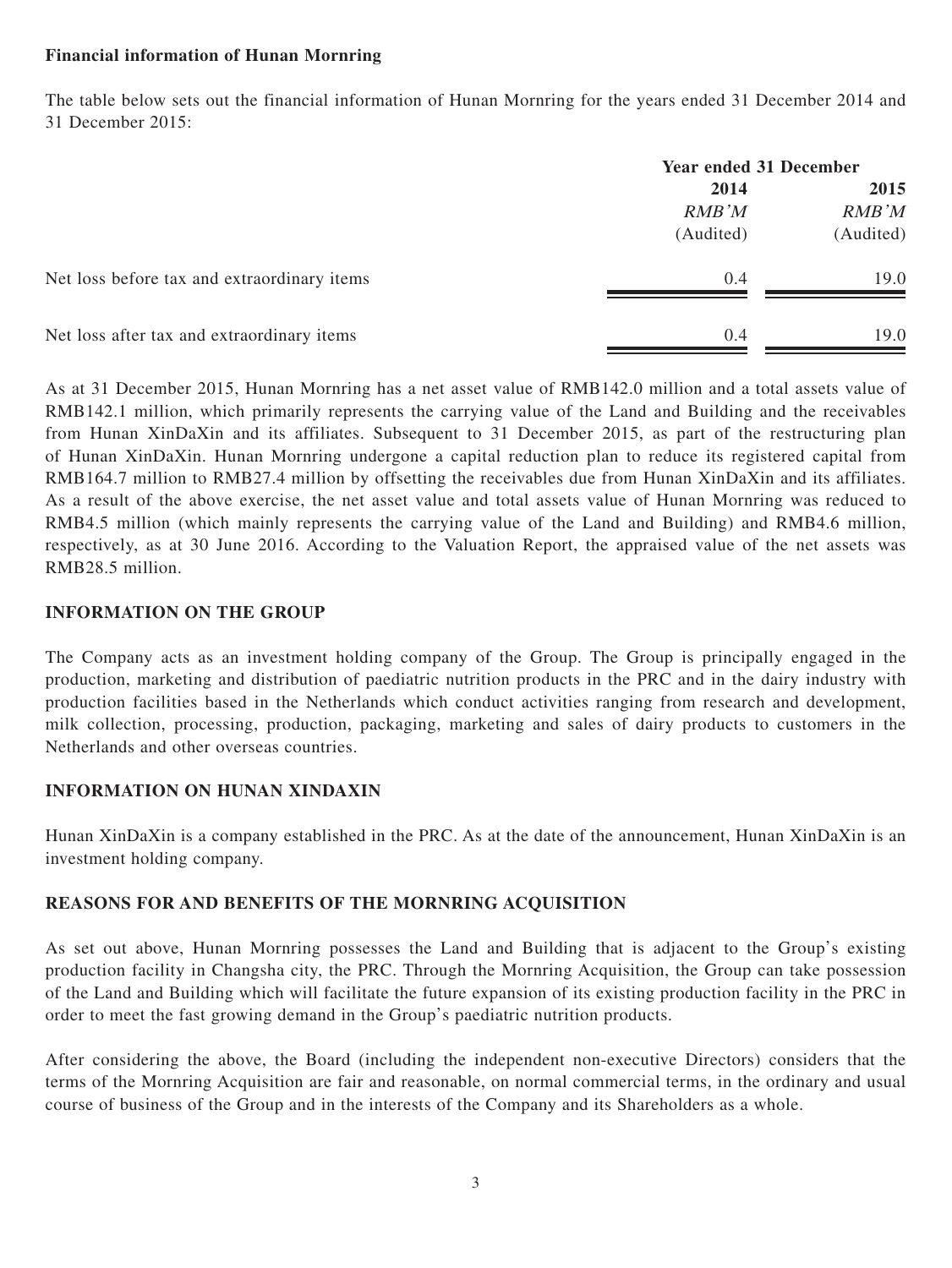## **IMPLICATIONS UNDER THE LISTING RULES**

As at the date of this announcement, Mr. Yan Weibin, being the chairman of the Board and an executive Director, is a director of Hunan XinDaXin. Further, Hunan XinDaXin is beneficially owned by Mr. Yan Weibin as to approximately 9.76% and Mr. Wu Yueshi, a former Director, as to the remaining of 90.24%. In view of the above, Hunan XinDaXin is therefore regarded a connected person of the Company.

Save as disclosed above, none of the Director has a material interest in the Mornring Share Transfer Agreement and the transactions contemplated thereunder and, other than Mr. Yan Weibin, none of the Directors abstained from voting on the relevant board resolutions of the Company.

Accordingly, the Mornring Acquisition constitutes a connected transaction of the Company pursuant to Chapter 14A of the Listing Rules. As the applicable percentage ratios as defined under the Listing Rules in respect of the Mornring Acquisition exceed 0.1% but are less than 5%, the Mornring Acquisition is only subject to the reporting and announcement requirements but exempt from the shareholders' approval requirements pursuant to Rule 14A.76(2) of the Listing Rules.

#### **DEFINITIONS**

In this announcement, the following expressions shall have the meanings set out below unless the context requires otherwise:

| "Ausnutria China"   | Ausnutria Dairy (China) Co., Ltd, a major indirect wholly-owned subsidiary of<br>the Company established in the PRC                                                                                                                                                                                                                      |
|---------------------|------------------------------------------------------------------------------------------------------------------------------------------------------------------------------------------------------------------------------------------------------------------------------------------------------------------------------------------|
| "Board"             | the board of Directors                                                                                                                                                                                                                                                                                                                   |
| "Business Day(s)"   | A day other than a Saturday or a Sunday on which banks are open for<br>transactions of regular business in the PRC                                                                                                                                                                                                                       |
| "Consideration"     | RMB28.5 million, being the consideration of the Mornring Acquisition                                                                                                                                                                                                                                                                     |
| "Director"          | the director(s) of the Company (including independent non-executive Director(s))                                                                                                                                                                                                                                                         |
| "Hunan Mornring"    | 湖南沐林現代食品有限公司 (Hunan Mornring Foodstuff Co., Ltd.), a<br>company established in the PRC on 18 April 2000                                                                                                                                                                                                                                  |
| "Hunan XinDaXin"    | 湖南新大新股份有限公司 (Hunan XinDaXin Company Limited), a company<br>established in the PRC on 19 January 2007                                                                                                                                                                                                                                     |
| "Land and Building" | a plot of land with a site area of approximately 31,640 square meters and is<br>adjacent to the Group's existing production facility at Hunan Hi-tech Food<br>Industrial Park, Wangcheng County, Changsha city, the PRC and on which<br>an industrial Building with a gross floor area of approximately 1,500 square<br>meters was built |
| "Listing Rules"     | the Rules Governing the Listing of Securities on the Stock Exchange                                                                                                                                                                                                                                                                      |